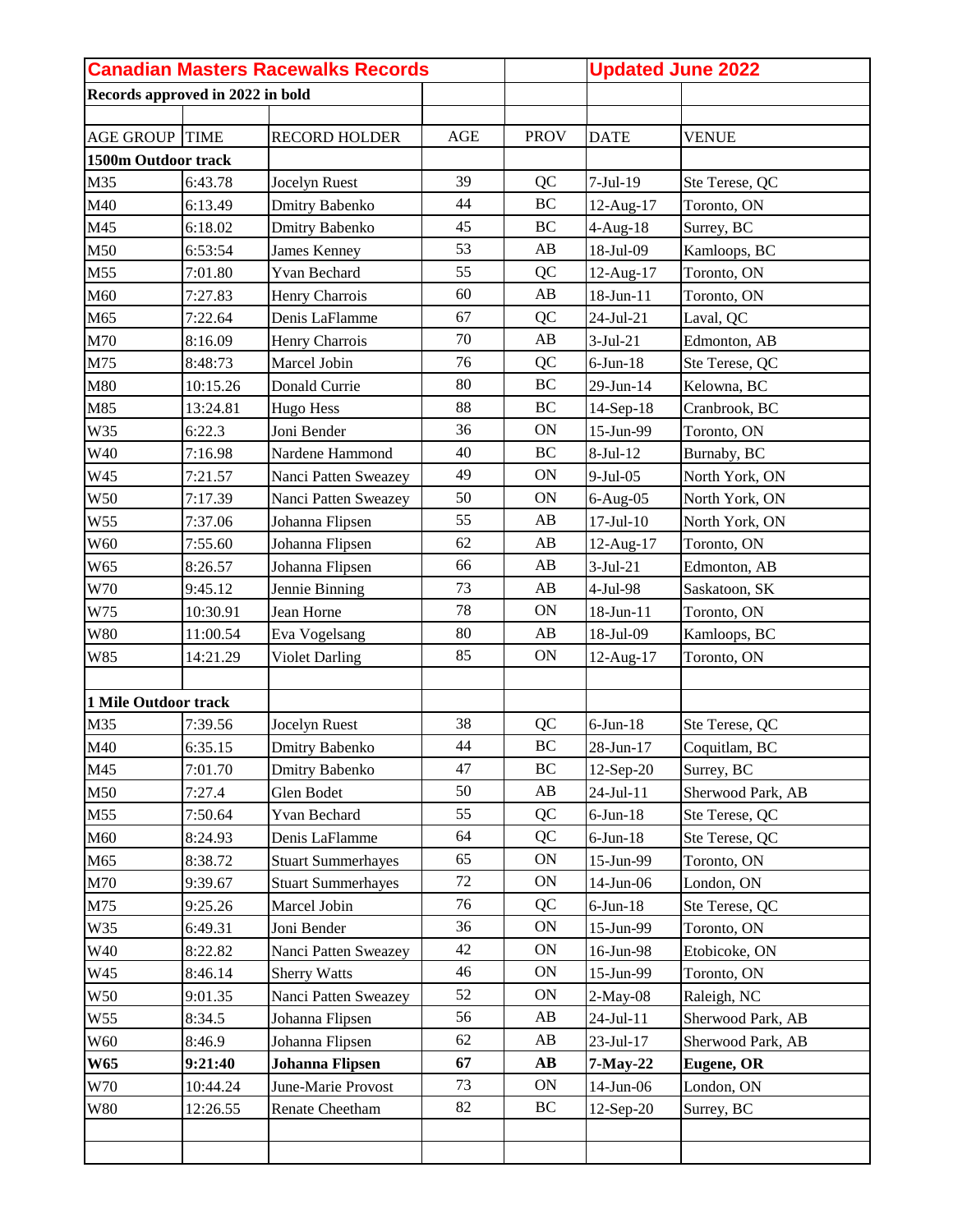|                 | 3000m Outdoor track  |                           |    |           |                 |                   |
|-----------------|----------------------|---------------------------|----|-----------|-----------------|-------------------|
| M35             | 12:26.9              | Arturo Huerta             | 37 | ON        | $7-Jul-02$      | Toronto, ON       |
| M40             | 12:57.03             | Dmitry Babenko            | 44 | BC        | 16-Jun-17       | Langley, BC       |
| M45             | 12:58.99             | Dmitry Babenko            | 45 | BC        | $16$ -Jun- $18$ | Langley, BC       |
| M50             | 13:43.5              | Jaan Roos                 | 51 | ON        | 7-Aug-88        | Toronto, ON       |
| M55             | 14:36.36             | Yvan Bechard              | 55 | QC        | 12-May-18       | Montreal, QC      |
| M60             | 15:47.6              | <b>Stuart Summerhayes</b> | 61 | <b>ON</b> | 9-Sep-95        | Toronto, ON       |
| M65             | 16:11.43             | Denis LaFlamme            | 65 | QC        | 26-May-19       | Montreal, QC      |
| M70             | 17:25.89             | Henry Charrois            | 70 | AB        | $6$ -Aug-21     | Sherwood Park, AB |
| M75             | 18:01.91             | Marcel Jobin              | 76 | QC        | 12-May-18       | Montreal, QC      |
| M80             | 20:54.87             | Herve LeBlanc             | 82 | QC        | $11-Jul-21$     | Sherbrooke, QC    |
| W35             | 14:08.8              | Joni Bender               | 35 | ON        | 12-Sep-98       | Toronto, ON       |
| W40             | 14:39.51             | Nardine Hammond           | 41 | $\rm BC$  | 14-Jun-13       | Langley, BC       |
| W45             | 15:31.0              | Nanci Patten Sweazey      | 49 | ON        | $11-Jun-05$     | North York, ON    |
| W50             | 15:54.95             | Nanci Patten Sweazey      | 50 | ON        | $10$ -Jul- $05$ | North York, ON    |
| W55             | 16:26.42             | Johanna Flipsen           | 57 | AB        | $15$ -Jul- $12$ | Sherwood Park, AB |
| W60             | 16:46.65             | Johanna Flipsen           | 62 | AB        | 23-Jul-17       | Sherwood Park, AB |
| W65             | 17:47.42             | Johanna Flipsen           | 66 | AB        | 23-Jul-21       | Calgary, AB       |
| W70             | 19:52.85             | Teresa Chiozza            | 70 | AB        | $23-Jul-21$     | Calgary, AB       |
| W75             | 22:09.28             | Eva Vogelsang             | 75 | AB        | 17-Jul-04       | Calgary, AB       |
| <b>W80</b>      | 24:16.71             | <b>Renate Cheetham</b>    | 83 | BC        | 22-Aug-21       | Surrey, BC        |
|                 |                      |                           |    |           |                 |                   |
|                 | 5000m Outdoor track  |                           |    |           |                 |                   |
| M35             | 20:41.4              | Arturo Huerta             | 38 | ON        | $7-Jul-02$      | Toronto, ON       |
| M40             | 19:41.61             | <b>Tim Berrett</b>        | 40 | AB        | 29-Jul-05       | Edmonton, AB      |
| M45             | 22:39.18             | Dmitry Babenko            | 45 | BC        | $5-Aug-18$      | Surrey, BC        |
| M50             | 23:04.0              | Jaan Roos                 | 52 | ON        | 4-Aug-89        | Eugene, OR        |
| M55             | 25:00.39             | Yvan Bechard              | 55 | QC        | 23-Jul-17       | Sherbrooke, QC    |
| M60             | 25:18.01             | Max Gould                 | 60 | <b>ON</b> | 6-May-78        | Raleigh, NC       |
| M65             | 27:24.48             | Henry Charrois            | 65 | AB        | $12$ -Jun- $16$ | Coquitlam, BC     |
| M70             | 28:20.62             | Marcel Jobin              | 70 | QC        | 9-Aug-12        | St John, NB       |
| M75             | 31:44.29             | Max Gould                 | 75 | <b>ON</b> | 19-Jul-92       | Regina, SK        |
| M80             | 34:11.17             | Phil Lawrence             | 80 | SK        | 19-Jul-92       | Regina, SK        |
| M85             | 42:47.9              | Claude Bell               | 86 | BC        | $2-Sep-04$      | Penticton, BC     |
| W35             | 22:35.1              | Janice McCaffrey          | 38 | AB        | 11-Apr-98       | Ottawa, ON        |
| W40             | 26:08.14             | Nanci Patten Sweazey      | 40 | <b>ON</b> | 22-Jul-95       | Buffalo, NY       |
| W45             | 25:53.26             | Nanci Patten Sweazey      | 46 | ON        | $22-Jun-02$     | Hamilton, ON      |
| W <sub>50</sub> | 27:06.77             | Nanci Patten Sweazey      | 51 | ON        | $11$ -Jun-06    | London, ON        |
| W55             | 27:18.04             | Johanna Flipsen           | 57 | AB        | $9-Aug-12$      | St John, NB       |
| W60             | 28:09.21             | Johanna Flipsen           | 60 | AB        | $7 - Aug-15$    | Lyons, France     |
| W65             | 29:51.72             | Kris Kozell               | 66 | ON        | $7-Jul-19$      | Ste-Therese, QC   |
| W70             | 33:29.5              | Lenore Marvin             | 71 | BC        | $6-Sep-91$      | Coquitlam, BC     |
| W75             | 34:31.84             | Jennie Binning            | 75 | BC        | 20-Aug-00       | Kamloops, BC      |
| <b>W80</b>      | 37:18.71             | Jennie Binning            | 80 | AB        | 29-Jul-05       | Edmonton, AB      |
| W85             | 41:55.90             | Jean Horne                | 85 | ON        | $4-Sep-18$      | Malaga, Spain     |
|                 |                      |                           |    |           |                 |                   |
|                 | 10000m Outdoor track |                           |    |           |                 |                   |
| M35             | 42:30.2              | Arturo Huerta             | 37 | ON        | $7-Jul-02$      | Toronto, ON       |
| M40             | 48:00.35             | Dmitry Babenko            | 43 | BC        | $9$ -Jul-16     | Edmonton, AB      |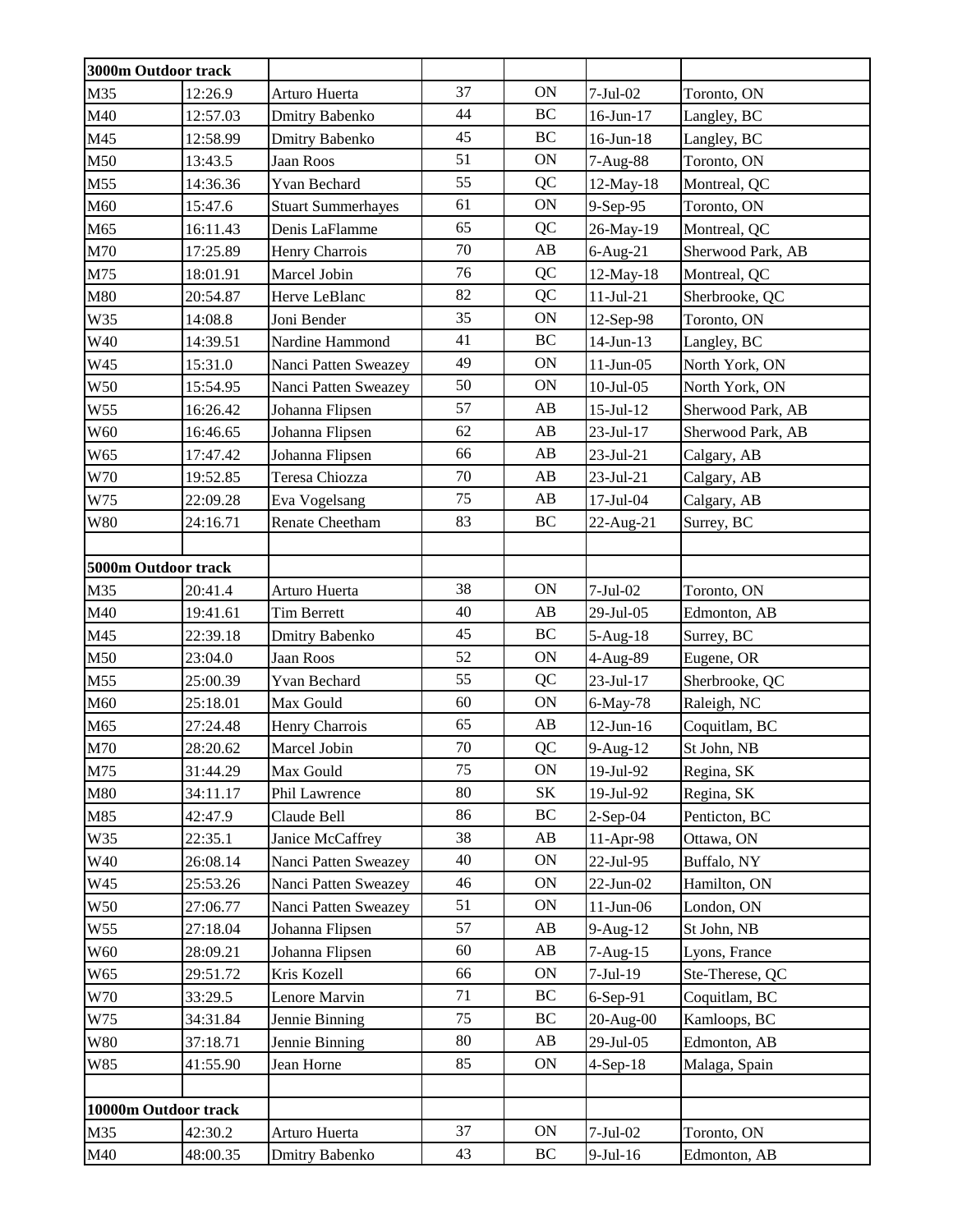| M45                | 46:19.98           | Jaan Roos                 | 49 | <b>ON</b> | $?? - ??? - 86$ | Sudbury, ON         |
|--------------------|--------------------|---------------------------|----|-----------|-----------------|---------------------|
| M50                | 52:35.06           | Glen Bodet                | 54 | AB        | $4-Jul-15$      | Edmonton, AB        |
| M55                | 53:06.96           | Yvan Bechard              | 56 | QC        | $22-Jul-18$     | Quebec City, QC     |
| M60                | 57:56.25           | Denis Laflamme            | 64 | QC        | $22-Jul-18$     | Quebec City, QC     |
| M65                | 59:47.93           | Denis Laflamme            | 67 | QC        | 1-Aug-21        | Sherbrooke, QC      |
| M70                | 1:03:19.04         | <b>Stuart Summerhayes</b> | 70 | ON        | 7-Aug-04        | Toronto, ON         |
| M75                | 1:06:41.98         | Marcel Jobin              | 76 | QC        | $22-Jul-18$     | Quebec City, QC     |
| W35                | 46:55              | Janice McCaffrey          | 35 | AB        | 15-Jul-95       | Montreal, QC        |
| W40                | 52:56.03           | <b>Holly Gerke</b>        | 40 | AB        | 22-May-05       | Pharr, TX           |
| W45                | 58:10.3            | <b>Sherry Watts</b>       | 46 | ON        | 22-Jul-99       | Cedarville, OH      |
| W <sub>50</sub>    | 56:48.13           | <b>Susan Brooke</b>       | 50 | AB        | $4-Jul-15$      | Edmonton, AB        |
| W55                | 58:52.0            | Linda Wilson              | 56 | ON        | 15-Apr-12       | Ottawa, ON          |
| W60                | 1:01:31            | June-Marie Provost        | 60 | <b>ON</b> | 1-May-94        | Toronto, ON         |
| W65                | 1:05:57.39         | Teresa Chiozza            | 65 | AB        | $9$ -Jul-16     | Edmonton, AB        |
| 1500m Indoor track |                    |                           |    |           |                 |                     |
| M35                | 6:31.07            | <b>Jocelyn Ruest</b>      | 36 | QC        | 21-Feb-17       | Vaudreul Dorion, QC |
| M40                | 6:15.06            | Dmitry Babenko            | 44 | BC        | 4-Feb-17        | Richmond, BC        |
| M45                | 6:25.58            | Dmitry Babenko            | 45 | BC        | $10-Mar-18$     | Kamloops, BC        |
| M50                | 6:38.76            | Yvan Bechard              | 54 | QC        | 11-Mar-17       | North York, ON      |
| M55                | 7:13.95            | James Kenney              | 57 | AB        | 30-Nov-13       | Edmonton, AB        |
| M55                | 6:51.47            | Yvan Bechard              | 55 | QC        | 3-Feb-18        | New York, NY        |
| M60                | 7:18.33            | Henry Charrois            | 62 | AB        | 30-Nov-13       | Edmonton, AB        |
| M65                | 7:37.71            | Henry Charrois            | 66 | AB        | 18-Nov-17       | Edmonton, AB        |
| M70                | 8:19.20            | John Kittredge            | 70 | <b>ON</b> | 14-Mar-15       | North York, ON      |
| M75                | 8:31:04            | Marcel Jobin              | 75 | QC        | 11-Mar-17       | North York, ON      |
| <b>M80</b>         | 10:35.23           | <b>Herve LeBlanc</b>      | 82 | QC        | 27-Mar-22       | Saint John, NB      |
| M90                | 19:20.25           | Harry Thompson            | 92 | BC        | 14-Feb-15       | Kamloops, BC        |
| W35                | 6:58.28            | <b>Holly Gerke</b>        | 39 | AB        | 29-Nov-03       | Edmonton, AB        |
| W40                | 6:49.31            | <b>Holly Gerke</b>        | 40 | AB        | 27-Nov-04       | Edmonton, AB        |
| W45                | 7:04.68            | Nanci Patten Sweazey      | 49 | <b>ON</b> | 18-Feb-05       | Hamilton, ON        |
| W <sub>50</sub>    | 7:08.45            | Nanci Patten Sweazey      | 50 | <b>ON</b> | 24-Feb-06       | Hamilton, ON        |
| W <sub>55</sub>    | 7:46.38            | Johanna Flipsen           | 56 | AB        | $22-Jan-12$     | Edmonton, AB        |
| W60                | 7:59.2             | Johanna Flipsen           | 60 | AB        | 15-Feb-15       | Edmonton, AB        |
| W65                | 8:23.56            | Johanna Flipsen           | 65 | AB        | 9-Feb-20        | Edmonton, AB        |
| W70                | 9:19.03            | Jennie Binning            | 71 | AB        | 1-Dec-96        | Edmonton, AB        |
| W75                | 10:36.32           | Jean Horne                | 77 | ON        | $3-Jan-10$      | North York, ON      |
| <b>W80</b>         | 11:05.43           | Jean Horne                | 82 | ON        | 14-Mar-15       | North York, ON      |
| W85                | 11:53.48           | Jean Horne                | 85 | ON        | $10-Mar-18$     | North York, ON      |
|                    |                    |                           |    |           |                 |                     |
|                    | 3000m Indoor track |                           |    |           |                 |                     |
| M35                | 14:07.45           | Jocelyn Ruest             | 37 | QC        | 12-Mar-17       | North York, ON      |
| M40                | 13:06.63           | Dmitry Babenko            | 43 | BC        | 12-Feb-16       | Kamloops, BC        |
| M45                | 12:58.0            | Jaan Roos                 | 47 | ON        | 28-Jan-84       | Toronto, ON         |
| M50                | 13:50.00           | Yvan Bechard              | 53 | QC        | 20-Mar-16       | North York, ON      |
| M55                | 14:27.66           | Yvan Bechard              | 55 | QC        | $11-Mar-18$     | North York, ON      |
| M60                | 15:48.45           | Henry Charrois            | 61 | AB        | $2-Mar-13$      | Edmonton, AB        |
| M65                | 15:26.74           | Denis Laflamme            | 65 | QC        | 19-Jan-19       | Vaudreuil, QC       |
| M70                | 16:34.25           | Marcel Jobin              | 70 | QC        | $5-Apr-12$      | Jyvaskyla, Finland  |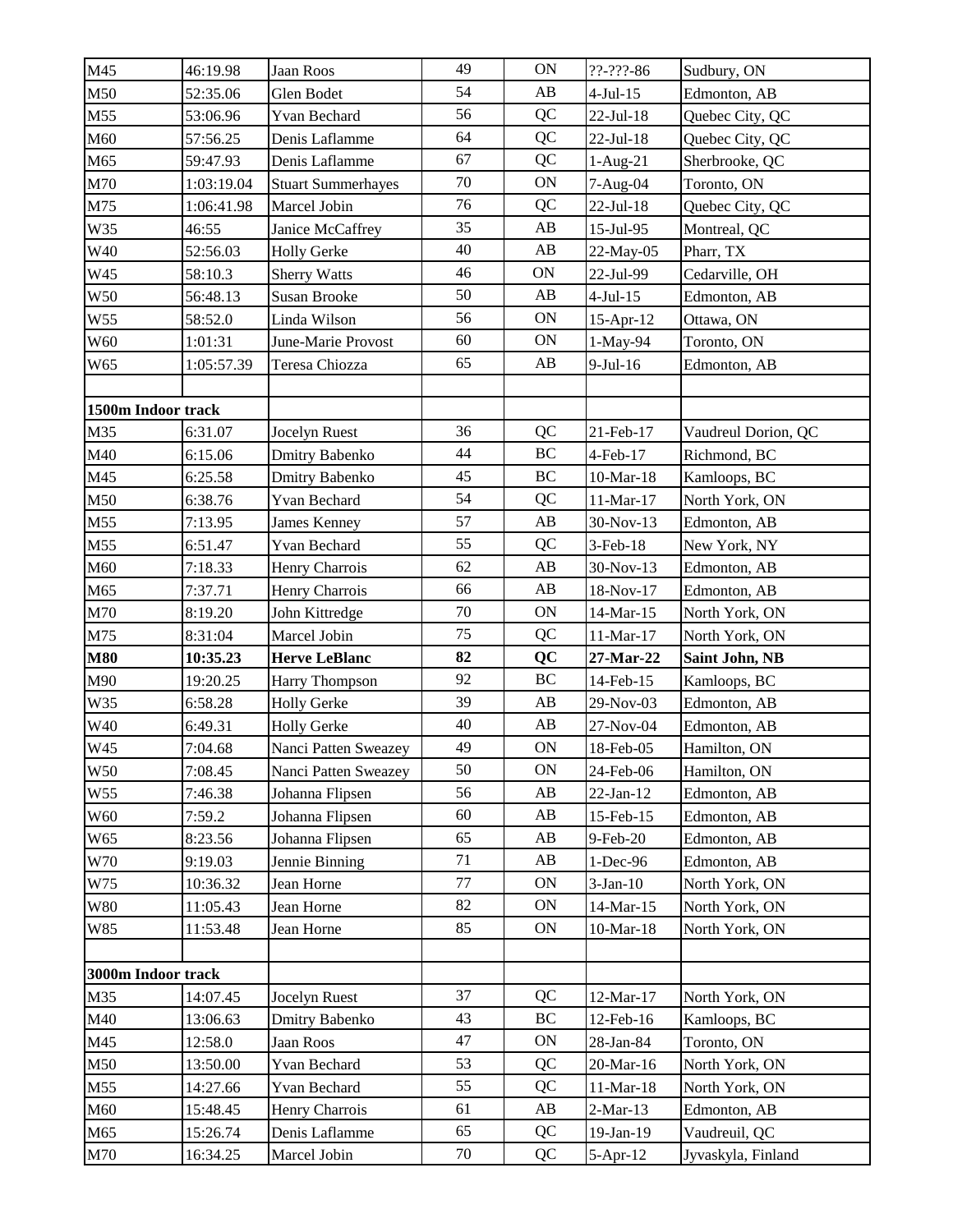| 18:00.77       |                                                                                                                                                                                                                                                  |                                                                                                                                                                                                                                                                                                                                                                                                                                                            |                                                                                                                |                                                                                                                                           |                                                                                                                                                                                                                                                                                                                                          |
|----------------|--------------------------------------------------------------------------------------------------------------------------------------------------------------------------------------------------------------------------------------------------|------------------------------------------------------------------------------------------------------------------------------------------------------------------------------------------------------------------------------------------------------------------------------------------------------------------------------------------------------------------------------------------------------------------------------------------------------------|----------------------------------------------------------------------------------------------------------------|-------------------------------------------------------------------------------------------------------------------------------------------|------------------------------------------------------------------------------------------------------------------------------------------------------------------------------------------------------------------------------------------------------------------------------------------------------------------------------------------|
|                | Marcel Jobin                                                                                                                                                                                                                                     | 76<br>81                                                                                                                                                                                                                                                                                                                                                                                                                                                   | QC<br>BC                                                                                                       | $11-Mar-18$                                                                                                                               | North York, ON                                                                                                                                                                                                                                                                                                                           |
| 21:31.36       | Don Currie                                                                                                                                                                                                                                       | 91                                                                                                                                                                                                                                                                                                                                                                                                                                                         |                                                                                                                | 13-Feb-15                                                                                                                                 | Kamloops, BC                                                                                                                                                                                                                                                                                                                             |
| 23:43.8        | Joe Finkel                                                                                                                                                                                                                                       |                                                                                                                                                                                                                                                                                                                                                                                                                                                            | ON                                                                                                             | 10-Dec-94                                                                                                                                 | North York, ON                                                                                                                                                                                                                                                                                                                           |
|                |                                                                                                                                                                                                                                                  |                                                                                                                                                                                                                                                                                                                                                                                                                                                            |                                                                                                                |                                                                                                                                           | Toronto, ON                                                                                                                                                                                                                                                                                                                              |
|                |                                                                                                                                                                                                                                                  |                                                                                                                                                                                                                                                                                                                                                                                                                                                            |                                                                                                                |                                                                                                                                           | Toronto, ON                                                                                                                                                                                                                                                                                                                              |
|                |                                                                                                                                                                                                                                                  |                                                                                                                                                                                                                                                                                                                                                                                                                                                            |                                                                                                                |                                                                                                                                           | Boston, MA                                                                                                                                                                                                                                                                                                                               |
|                |                                                                                                                                                                                                                                                  |                                                                                                                                                                                                                                                                                                                                                                                                                                                            |                                                                                                                |                                                                                                                                           | Kamloops, BC                                                                                                                                                                                                                                                                                                                             |
|                |                                                                                                                                                                                                                                                  |                                                                                                                                                                                                                                                                                                                                                                                                                                                            |                                                                                                                |                                                                                                                                           | Edmonton, AB                                                                                                                                                                                                                                                                                                                             |
|                |                                                                                                                                                                                                                                                  |                                                                                                                                                                                                                                                                                                                                                                                                                                                            |                                                                                                                |                                                                                                                                           | Edmonton, AB                                                                                                                                                                                                                                                                                                                             |
|                |                                                                                                                                                                                                                                                  |                                                                                                                                                                                                                                                                                                                                                                                                                                                            |                                                                                                                |                                                                                                                                           | Edmonton, AB                                                                                                                                                                                                                                                                                                                             |
|                |                                                                                                                                                                                                                                                  |                                                                                                                                                                                                                                                                                                                                                                                                                                                            |                                                                                                                |                                                                                                                                           | Saint John, NB                                                                                                                                                                                                                                                                                                                           |
|                |                                                                                                                                                                                                                                                  |                                                                                                                                                                                                                                                                                                                                                                                                                                                            |                                                                                                                |                                                                                                                                           | North York, ON                                                                                                                                                                                                                                                                                                                           |
|                |                                                                                                                                                                                                                                                  |                                                                                                                                                                                                                                                                                                                                                                                                                                                            |                                                                                                                |                                                                                                                                           | North York, ON                                                                                                                                                                                                                                                                                                                           |
|                |                                                                                                                                                                                                                                                  |                                                                                                                                                                                                                                                                                                                                                                                                                                                            |                                                                                                                |                                                                                                                                           |                                                                                                                                                                                                                                                                                                                                          |
| 25:39.93       | Jocelyn Ruest                                                                                                                                                                                                                                    | 35                                                                                                                                                                                                                                                                                                                                                                                                                                                         | QC                                                                                                             | 14-Mar-15                                                                                                                                 | Montreal, QC                                                                                                                                                                                                                                                                                                                             |
| 20:11.2        | Marcel Jobin                                                                                                                                                                                                                                     | 42                                                                                                                                                                                                                                                                                                                                                                                                                                                         | QC                                                                                                             | 18-Feb-84                                                                                                                                 | Montreal, QC                                                                                                                                                                                                                                                                                                                             |
| 21:51.55       | Jaan Roos                                                                                                                                                                                                                                        | 46                                                                                                                                                                                                                                                                                                                                                                                                                                                         | ON                                                                                                             | 12-Feb-83                                                                                                                                 | North York, ON                                                                                                                                                                                                                                                                                                                           |
| 24:50.59       | Jianping Xu                                                                                                                                                                                                                                      | 50                                                                                                                                                                                                                                                                                                                                                                                                                                                         | <b>ON</b>                                                                                                      | 27-Dec-15                                                                                                                                 | Rochester, NY                                                                                                                                                                                                                                                                                                                            |
| 26:47.4        | <b>Stuart Summerhayes</b>                                                                                                                                                                                                                        | 57                                                                                                                                                                                                                                                                                                                                                                                                                                                         | ON                                                                                                             | 18-Jan-92                                                                                                                                 | North York, ON                                                                                                                                                                                                                                                                                                                           |
| 27:11.21       | Denis Laflamme                                                                                                                                                                                                                                   | 63                                                                                                                                                                                                                                                                                                                                                                                                                                                         | QC                                                                                                             | 8-Apr-17                                                                                                                                  | Montreal, QC                                                                                                                                                                                                                                                                                                                             |
| 27:32.98       | Marcel Jobin                                                                                                                                                                                                                                     | 69                                                                                                                                                                                                                                                                                                                                                                                                                                                         | QC                                                                                                             | 5-Mar-11                                                                                                                                  | Montreal, QC                                                                                                                                                                                                                                                                                                                             |
| 30:24.39       | John Kittredge                                                                                                                                                                                                                                   | 70                                                                                                                                                                                                                                                                                                                                                                                                                                                         | ON                                                                                                             | 14-Feb-15                                                                                                                                 | North York, ON                                                                                                                                                                                                                                                                                                                           |
| 30:28.29       | Marcel Jobin                                                                                                                                                                                                                                     | 75                                                                                                                                                                                                                                                                                                                                                                                                                                                         | QC                                                                                                             |                                                                                                                                           | Montreal, QC                                                                                                                                                                                                                                                                                                                             |
| 27:09.05       | Nanci Patten Sweazey                                                                                                                                                                                                                             | 39                                                                                                                                                                                                                                                                                                                                                                                                                                                         | ON                                                                                                             | 10-Dec-94                                                                                                                                 | North York, ON                                                                                                                                                                                                                                                                                                                           |
|                | Katherine Cashman                                                                                                                                                                                                                                | 42                                                                                                                                                                                                                                                                                                                                                                                                                                                         | ON                                                                                                             |                                                                                                                                           | North York, ON                                                                                                                                                                                                                                                                                                                           |
| 27:02.6        |                                                                                                                                                                                                                                                  | 47                                                                                                                                                                                                                                                                                                                                                                                                                                                         | ON                                                                                                             |                                                                                                                                           | North York, ON                                                                                                                                                                                                                                                                                                                           |
| 29:19.7        | Liliana Whalen                                                                                                                                                                                                                                   | 51                                                                                                                                                                                                                                                                                                                                                                                                                                                         | ON                                                                                                             |                                                                                                                                           | North York, ON                                                                                                                                                                                                                                                                                                                           |
| 30:36.1        |                                                                                                                                                                                                                                                  | 56                                                                                                                                                                                                                                                                                                                                                                                                                                                         | ON                                                                                                             | $29$ -Jan-10                                                                                                                              | Kenosha, WI                                                                                                                                                                                                                                                                                                                              |
|                |                                                                                                                                                                                                                                                  | 61                                                                                                                                                                                                                                                                                                                                                                                                                                                         | AB                                                                                                             |                                                                                                                                           | Rochester, NY                                                                                                                                                                                                                                                                                                                            |
| 31:07.04       | Kris Kozell                                                                                                                                                                                                                                      | 66                                                                                                                                                                                                                                                                                                                                                                                                                                                         | <b>ON</b>                                                                                                      | 29-Dec-18                                                                                                                                 | Rochester, NY                                                                                                                                                                                                                                                                                                                            |
| 34:37.7        | June-Marie Provost                                                                                                                                                                                                                               | 71                                                                                                                                                                                                                                                                                                                                                                                                                                                         | <b>ON</b>                                                                                                      | 24-Apr-05                                                                                                                                 | North York, ON                                                                                                                                                                                                                                                                                                                           |
|                |                                                                                                                                                                                                                                                  |                                                                                                                                                                                                                                                                                                                                                                                                                                                            |                                                                                                                |                                                                                                                                           |                                                                                                                                                                                                                                                                                                                                          |
|                |                                                                                                                                                                                                                                                  |                                                                                                                                                                                                                                                                                                                                                                                                                                                            |                                                                                                                |                                                                                                                                           | Yamachiche, QC                                                                                                                                                                                                                                                                                                                           |
|                |                                                                                                                                                                                                                                                  |                                                                                                                                                                                                                                                                                                                                                                                                                                                            |                                                                                                                |                                                                                                                                           | Santee, CA                                                                                                                                                                                                                                                                                                                               |
|                |                                                                                                                                                                                                                                                  |                                                                                                                                                                                                                                                                                                                                                                                                                                                            |                                                                                                                |                                                                                                                                           | Whiting, NJ                                                                                                                                                                                                                                                                                                                              |
|                |                                                                                                                                                                                                                                                  |                                                                                                                                                                                                                                                                                                                                                                                                                                                            |                                                                                                                |                                                                                                                                           | Toronto, ON                                                                                                                                                                                                                                                                                                                              |
|                |                                                                                                                                                                                                                                                  |                                                                                                                                                                                                                                                                                                                                                                                                                                                            |                                                                                                                |                                                                                                                                           | Framingham, MA                                                                                                                                                                                                                                                                                                                           |
|                |                                                                                                                                                                                                                                                  |                                                                                                                                                                                                                                                                                                                                                                                                                                                            |                                                                                                                |                                                                                                                                           | Edmonton, AB                                                                                                                                                                                                                                                                                                                             |
|                |                                                                                                                                                                                                                                                  |                                                                                                                                                                                                                                                                                                                                                                                                                                                            |                                                                                                                |                                                                                                                                           | St Boniface, QC                                                                                                                                                                                                                                                                                                                          |
|                |                                                                                                                                                                                                                                                  |                                                                                                                                                                                                                                                                                                                                                                                                                                                            |                                                                                                                |                                                                                                                                           | Toronto, ON                                                                                                                                                                                                                                                                                                                              |
|                |                                                                                                                                                                                                                                                  |                                                                                                                                                                                                                                                                                                                                                                                                                                                            |                                                                                                                |                                                                                                                                           | Toronto, ON                                                                                                                                                                                                                                                                                                                              |
|                |                                                                                                                                                                                                                                                  | 81                                                                                                                                                                                                                                                                                                                                                                                                                                                         | QC                                                                                                             |                                                                                                                                           |                                                                                                                                                                                                                                                                                                                                          |
| 38:57          | Herve LeBlanc                                                                                                                                                                                                                                    | 35                                                                                                                                                                                                                                                                                                                                                                                                                                                         | <b>ON</b>                                                                                                      | 26-Sep-20                                                                                                                                 | St Boniface, QC                                                                                                                                                                                                                                                                                                                          |
|                | Joni Bender                                                                                                                                                                                                                                      |                                                                                                                                                                                                                                                                                                                                                                                                                                                            |                                                                                                                | $7-Jun-98$                                                                                                                                | Port Huron, MI                                                                                                                                                                                                                                                                                                                           |
| 23:43          |                                                                                                                                                                                                                                                  |                                                                                                                                                                                                                                                                                                                                                                                                                                                            |                                                                                                                |                                                                                                                                           |                                                                                                                                                                                                                                                                                                                                          |
| 28:48          | Katherine Cashman                                                                                                                                                                                                                                | 44                                                                                                                                                                                                                                                                                                                                                                                                                                                         | ON                                                                                                             | 28-May-05                                                                                                                                 | Toronto, ON                                                                                                                                                                                                                                                                                                                              |
| 26:31<br>26:04 | Nanci Patten Sweazey<br>Nanci Patten Sweazey                                                                                                                                                                                                     | 49<br>50                                                                                                                                                                                                                                                                                                                                                                                                                                                   | ON<br>ON                                                                                                       | 28-May-05<br>$1-Oct-05$                                                                                                                   | Toronto, ON<br>Welland, ON                                                                                                                                                                                                                                                                                                               |
|                | 13:55.4<br>15:24.6<br>15:01.51<br>15:24.99<br>16:11.66<br>16:30.44<br>17:31.25<br>19:34.82<br>21:46.61<br>22:56.78<br>5000m Indoor track<br>28:19.4<br>29:18.65<br>24:03<br>22:38<br>23:44<br>23:50<br>25:24<br>26:41<br>27:33<br>30:38<br>33:13 | Joni Bender<br>Nanci Patten Sweazey<br>Nanci Patten Sweazey<br>Janice McCaffrey<br>Johanna Flipsen<br>Johanna Flipsen<br>Johanna Flipsen<br><b>Teresa Chiozza</b><br>Jean Horne<br>Jean Horne<br>Nanci Patten Sweazey<br><b>Sherry Watts</b><br>Johanna Flipsen<br>Jocelyn Ruest<br>Dmitry Babenko<br><b>Dmitry Babenko</b><br>Nils Lavallee<br>Yvan Bechard<br>Henry Charrois<br>Denis Laflamme<br><b>Stuart Summerhayes</b><br><b>Stuart Summerhayes</b> | 35<br>40<br>47<br>50<br>55<br>60<br>65<br>71<br>78<br>81<br>39<br>44<br>48<br>50<br>55<br>60<br>65<br>71<br>75 | ON<br>ON<br>ON<br>AB<br>AB<br>AB<br>AB<br>$\mathbf{A}\mathbf{B}$<br>ON<br><b>ON</b><br>QC<br>BC<br>BC<br>ON<br>QC<br>AB<br>QC<br>ON<br>ON | 14-Mar-98<br>9-Mar-96<br>30-Mar-03<br>3-Mar-10<br>$2$ -Feb- $10$<br>15-Feb-15<br>29-Feb-20<br>26-Mar-22<br>27-Feb-11<br>16-Mar-14<br>8-Apr-17<br>22-Feb-03<br>22-Feb-03<br>12-Apr-03<br>31-Dec-16<br>$15$ -Jun- $19$<br>28-Jan-17<br>21-Nov-21<br>28-May-06<br>$10$ -Jun- $18$<br>17-Sep-11<br>$15$ -Jun- $19$<br>28-May-05<br>31-May-09 |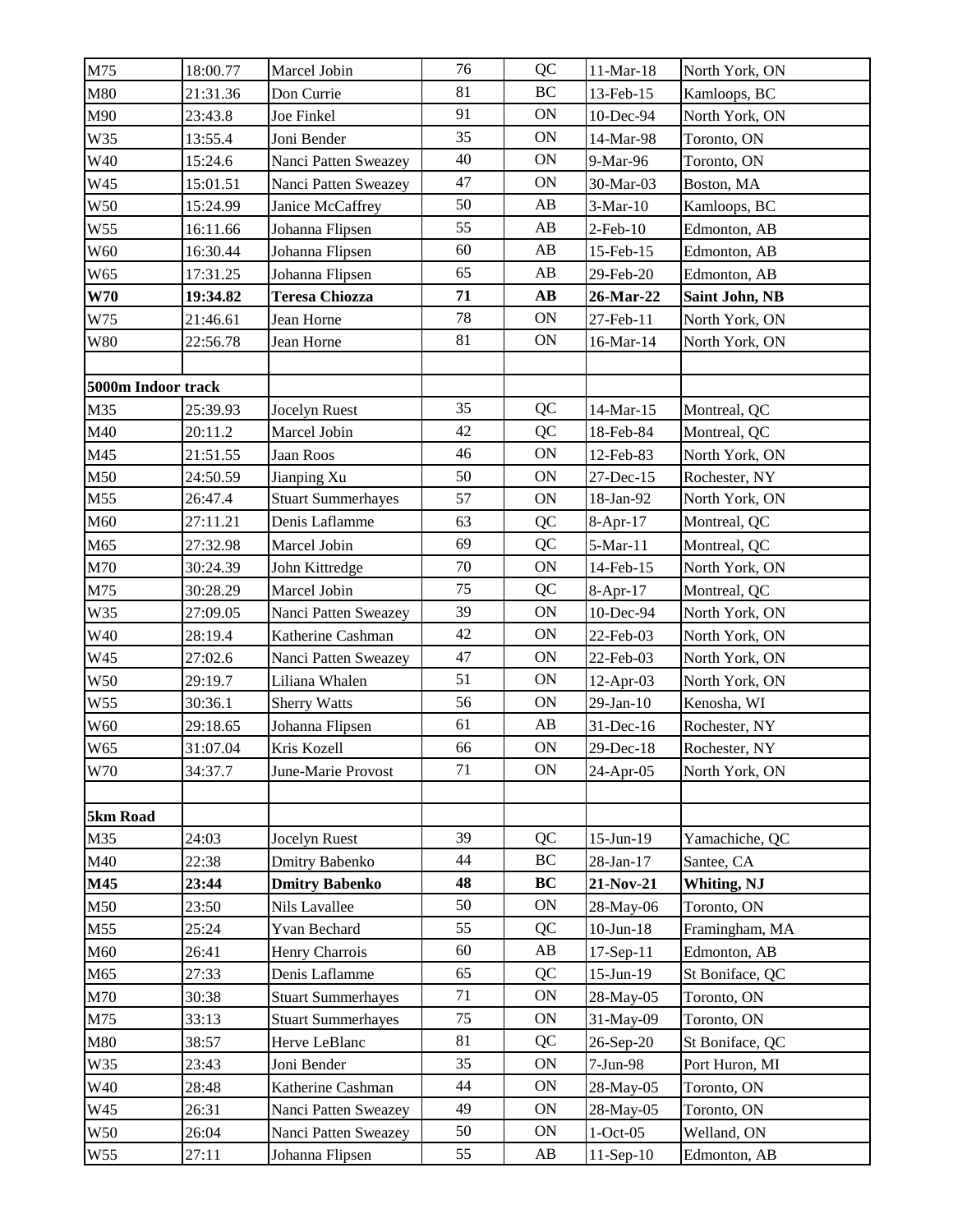| W60                                                                                          | 28:22   | Johanna Flipsen           | 60 | AB        | 12-Sep-15   | Edmonton, AB       |
|----------------------------------------------------------------------------------------------|---------|---------------------------|----|-----------|-------------|--------------------|
| W <sub>65</sub>                                                                              | 29:38   | Johanna Flipsen           | 65 | AB        | 26-Sep-20   | St Boniface, QC    |
| W70                                                                                          | 34:28   | June-Marie Provost        | 72 | ON        | 28-May-06   | Toronto, ON        |
| W75                                                                                          | 35:46   | Jean Horne                | 78 | ON        | 18-Sep-11   | Welland, ON        |
| <b>W80</b>                                                                                   | 37:01   | Jean Horne                | 80 | ON        | 29-Sep-13   | Welland, ON        |
| W85                                                                                          | 40:25   | Jean Horne                | 85 | <b>ON</b> | 27-May-18   | Toronto, ON        |
|                                                                                              |         |                           |    |           |             |                    |
| 10km Road                                                                                    |         |                           |    |           |             |                    |
| M35                                                                                          | 40:35   | Arturo Huerta             | 35 | ON        | 16-May-99   | Toronto, ON        |
| M40                                                                                          | 40:34   | Marcel Jobin              | 41 | QC        | 23-Jul-83   | Sept Iles, QC      |
| M45                                                                                          | 45:13   | Jaan Roos                 | 47 | <b>ON</b> | 31-Mar-84   | Toronto, ON        |
| M50                                                                                          | 48:41   | Nils Lavallee             | 50 | ON        | 28-May-06   | Toronto, NY        |
| M55                                                                                          | 51:00   | Yvan Bechard              | 55 | QC        | 9-Sep-17    | Owego, NY          |
| M60                                                                                          | 51:20   | Max Gould                 | 61 | ON        | 14-Oct-78   | ??                 |
| M65                                                                                          | 55:35   | Max Gould                 | 64 | ON        | 5-Dec-81    | Toronto, ON        |
| M70                                                                                          | 57:39   | Marcel Jobin              | 70 | QC        | $7-Apr-12$  | Jyvaskyla, Finland |
| M75                                                                                          | 1:07:03 | <b>Stuart Summerhayes</b> | 75 | ON        | 31-May-09   | Toronto, ON        |
| M80                                                                                          | 1:48:58 | <b>Edgar Cooke</b>        | 83 | AB        | 26-Jul-05   | Edmonton, AB       |
| W35                                                                                          | 45:29   | Janice McCaffrey          | 38 | AB        | 23-May-98   | Naumberg, GER      |
| W40                                                                                          | 50:34   | <b>Holly Gerke</b>        | 40 | AB        | 26-Jul-05   | Edmonton, AB       |
| W45                                                                                          | 53:13   | Nanci Patten Sweazey      | 47 | ON        | 30-May-03   | Toronto, ON        |
| W50                                                                                          | 55:12   | Nanci Patten Sweazey      | 50 | ON        | $31-Aug-05$ | San Sebastian, SPN |
| W55                                                                                          | 56:46   | Johanna Flipsen           | 57 | AB        | $11-Aug-12$ | St John, NB        |
| W60                                                                                          | 57:13   | Johanna Flipsen           | 60 | AB        | $10-Aug-15$ | Lyons, France      |
| W65                                                                                          | 1:00:42 | Kris Kozell               | 65 | <b>ON</b> | $10-Sep-18$ | Malaga, Spain      |
| W70                                                                                          | 1:08:26 | June-Marie Provost        | 70 | <b>ON</b> | 22-Feb-04   | Coconut Creek, FL  |
| W75                                                                                          | 1:11:16 | Jennie Binning            | 75 | AB        | 19-Aug-00   | Kamloops, BC       |
| W80                                                                                          | 1:16:22 | Jennie Binning            | 80 | AB        | 26-Jul-05   | Edmonton, AB       |
| W85                                                                                          | 1:25:20 | Jean Horne                | 85 | ON        | $10-Sep-18$ | Malaga, Spain      |
|                                                                                              |         |                           |    |           |             |                    |
| 15km Road                                                                                    |         |                           |    |           |             |                    |
| M35                                                                                          | 1:13:10 | Mathieu Bilodeau          | 37 | QC        | $6-Aug-21$  | Sapporo, Japan     |
| M40                                                                                          | 1:22:14 | Jianping Xu               | 44 | ON        | $12-Sep-10$ | Welland, ON        |
| M45                                                                                          | 1:18:57 | Jianping Xu               | 48 | ON        | 28-Sep-14   | Welland, ON        |
| M45                                                                                          | 1:19:03 | Nils Lavallee             | 49 | ON        | $1-Oct-05$  | Welland, ON        |
|                                                                                              |         |                           |    |           |             |                    |
|                                                                                              | 1:16:57 | Glen Bodet                | 51 | AB        | $15-Sep-12$ | Edmonton, AB       |
|                                                                                              | 1:24:44 | James Kenney              | 56 | AB        | $15-Sep-12$ | Edmonton, AB       |
|                                                                                              | 1:26:09 | Henry Charrois            | 61 | AB        | 15-Sep-12   | Edmonton, AB       |
|                                                                                              | 1:29:43 | <b>Stuart Summerhayes</b> | 65 | <b>ON</b> | 24-Oct-99   | Welland, Ont.      |
|                                                                                              | 1:38:09 | <b>Stuart Summerhayes</b> | 70 | ON        | 17-Oct-04   | Welland, ON        |
|                                                                                              | 1:15:58 | Joni Bender               | 35 | ON        | 18-Apr-98   | Etobicoke, ON      |
|                                                                                              | 1:18:13 | <b>Holly Gerke</b>        | 40 | AB        | $3-Apr-05$  | Hauppage, NY       |
|                                                                                              | 1:24:32 | Susan Brooke              | 47 | AB        | $2-Jun-13$  | Toronto, ON        |
|                                                                                              | 1:28:26 | Susan Brooke              | 50 | AB        | 31-May-15   | Toronto, ON        |
|                                                                                              | 1:27:19 | Johanna Flipsen           | 56 | AB        | 17-Sep-11   | Edmonton, AB       |
|                                                                                              | 1:45:11 | Sharon Wright             | 62 | ON        | 15-Oct-11   | Ottawa, ON         |
| M50<br>M55<br>M60<br>M65<br>M70<br>W35<br>W40<br>W45<br>W <sub>50</sub><br>W55<br>W60<br>W65 | 1:38:47 | June-Marie Provost        | 67 | ON        | 7-Oct-00    | Grand Island, NY   |